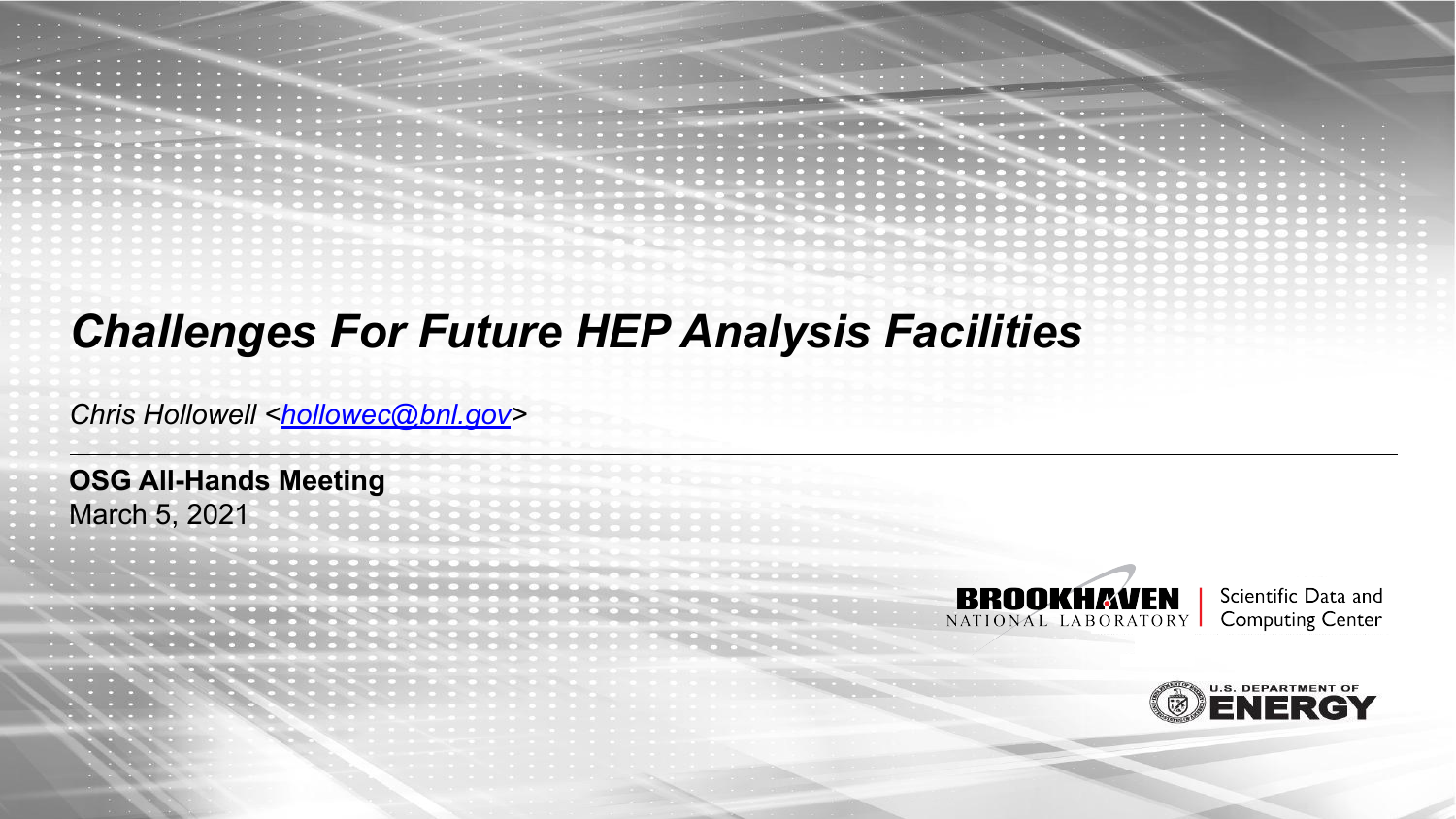# Existing and Future HEP Analysis Facilities

- A number of Analysis Facilities (AFs/T3s) exist for ATLAS and CMS
	- Includes a mix of local and larger shared analysis facilities
	- **○ Typically provide compute services using the standard HTC interactive/batch and grid model**
- It is foreseen that the HL-LHC will greatly increase the demand for resources at analysis facilities
	- HL-LHC era facilities will also have additional requirements
		- Support for new/modern analysis software tools
		- Federated ID?
- R&D effort in IRIS-HEP, HSF, LHC computing operations programs and facilities on developing/deploying new software/services for future AFs
- Ongoing collaboration (organized by B. Bockelman) between and CMS and ATLAS to identify common requirements and areas where we can work together for HL-LHC AFs in terms of services/infrastructure, and defining best practices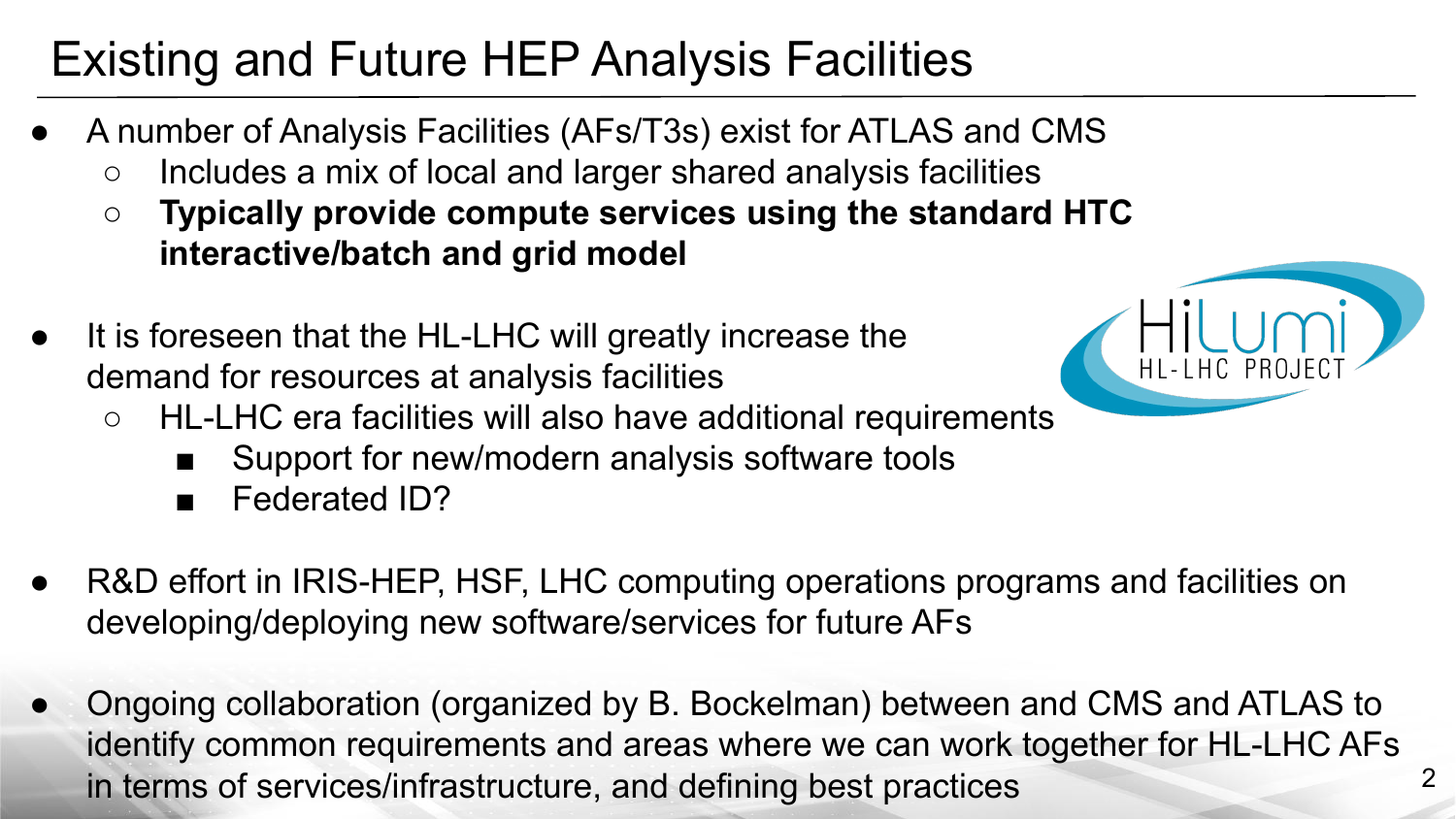## Future Challenges at Existing HEP Analysis Facilities

- Creates some adaptation challenges for existing analysis facilities
	- How to support new services/infrastructure/requirements at existing AFs while continuing to providing the standard HTC/grid environment users have become accustomed to and will require for the foreseeable future?
	- $\circ$  AF requirements should be defined in such a way that they do not conflict with existing regulations at sites
	- Grid model has had been greatly successful in part because sites are "loosely" coupled"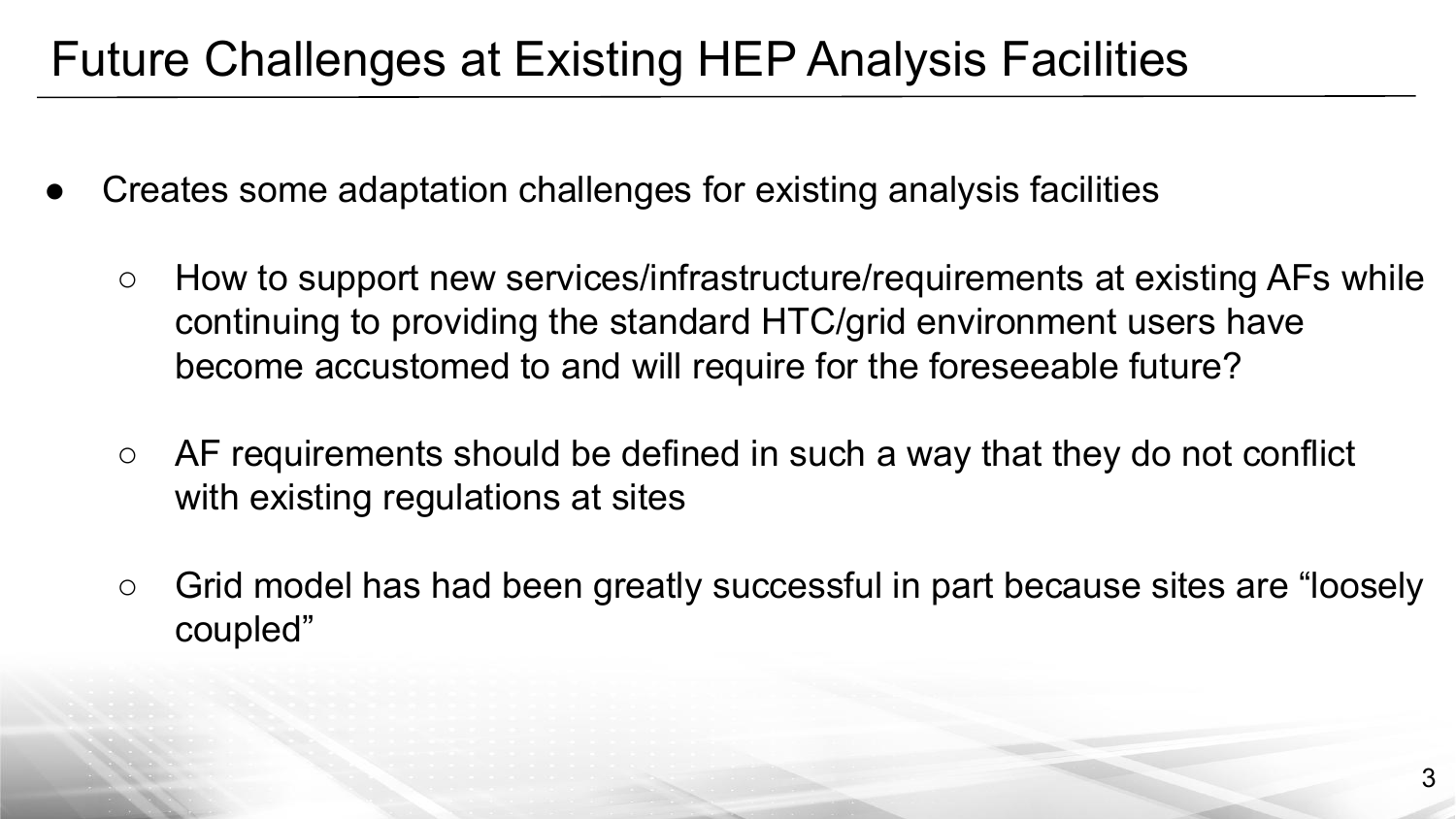# Challenges for at Existing HEP Analysis Facilities (Cont.)

- Future AFs will likely couple/federate functionality
- Currently, in order to meet local requirements and to permit local optimization of resources (including leveraging synergies between local projects), grid sites retain the freedom to choose the specific methodology used for:
	- Deploying infrastructure
	- Configuration management (Puppet, Chef, Ansible, etc.)



- Batch system (HTCondor, Slurm, PBS, etc.), and configuration
- $\circ$  Etc.
- This loose coupling should continue to be preserved in future AFs where possible
	- **○ It is the services themselves, and the not how they are implemented/deployed that should be the focus**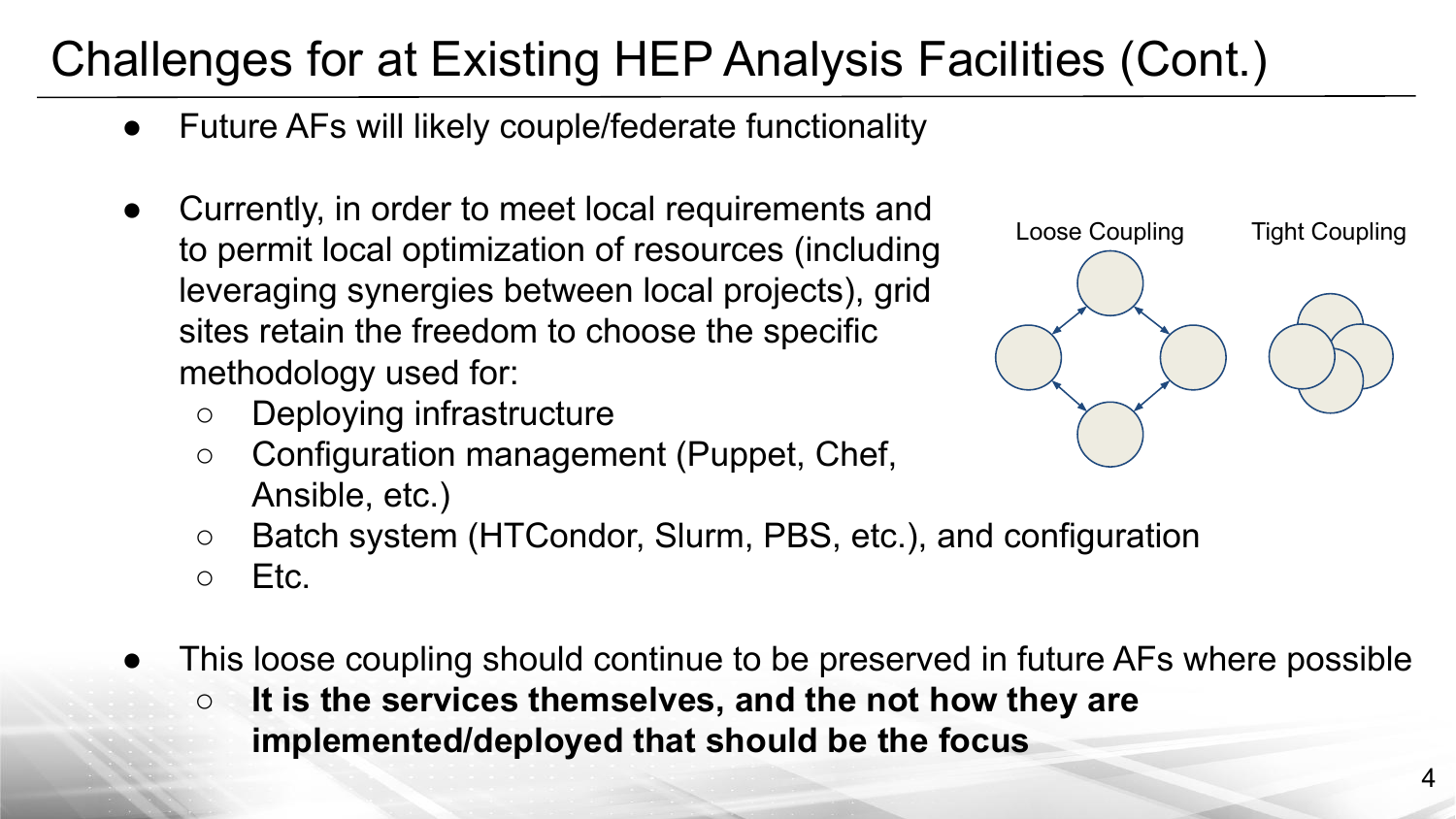# Kubernetes at Analysis Facilities

- A number of IRIS-HEP projects we want to run at future AFs have been developed for k8s
	- $\bullet$  RFANA
	- ServiceX
	- Etc.



- **It is clear that future AFs will need to support k8s in some form** 
	- Vanilla k8s, Openshift, OKD etc.
- **● k8s administration is complex**
	- May require training or staff increases to support at existing sites
- **● k8s is difficult to deploy securely**
	- Effectively no security/restrictions for users by default
	- Particularly difficult to secure when used in conjunction with an existing/typical HTC/HPC environment
	- **○ Openshift/OKD helps in this area** 5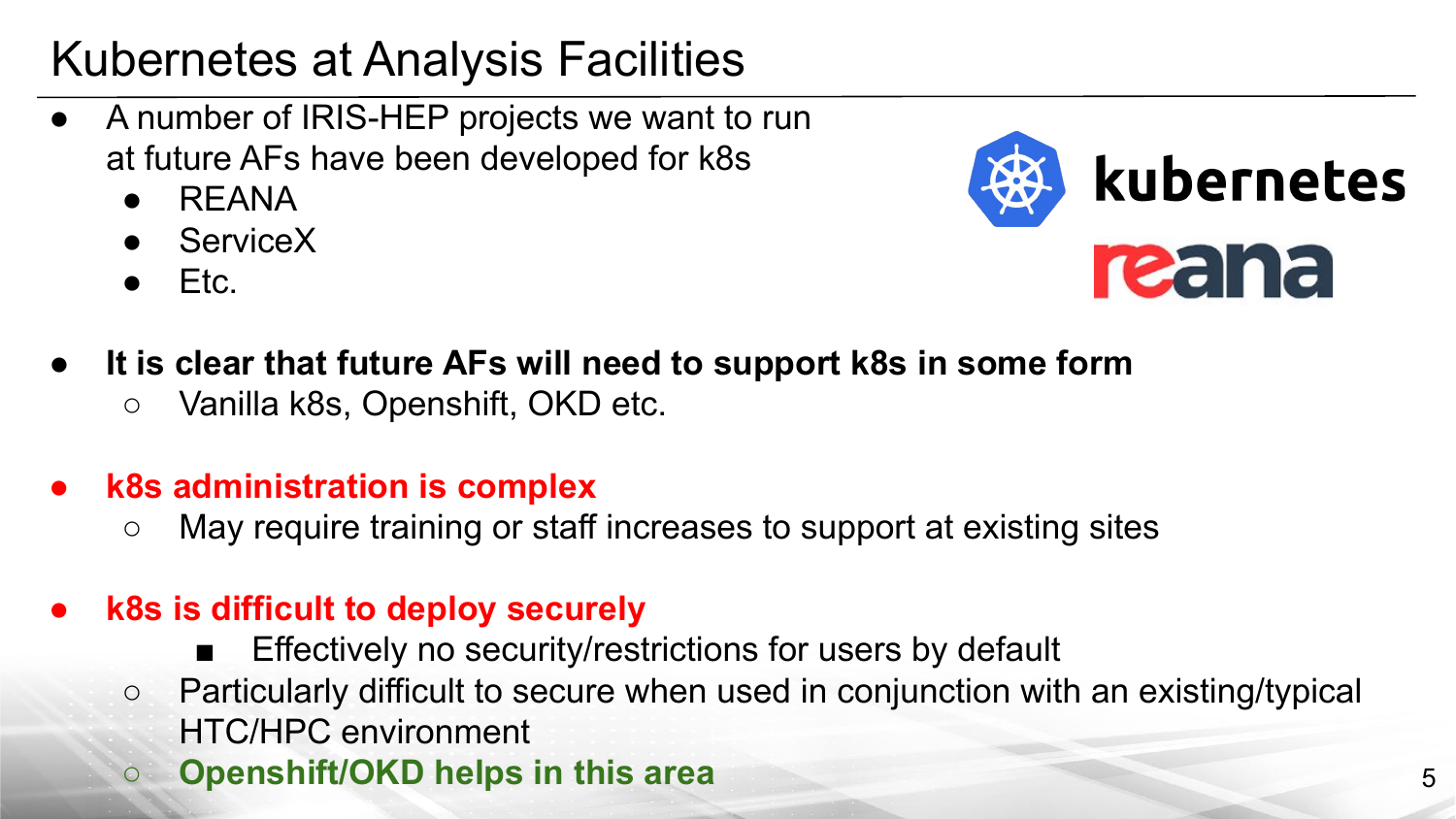# Issues Integrating k8s into Existing HTC/HPC

- **● k8s doesn't care much about UIDs, but in HTC/HPC environments they are very important**
	- Vanilla k8s containers run as root by default, with full privileges
- **● There is usually heavy use of UID-auth based network filesystems (i.e. NFS, GPFS, etc.) at traditional/existing HTC/HPC deployments**
	- Can be complicated to map containers running in k8s to users' UID, and securely allow them to access UID-auth network filesystems
	- Root on a node with network FS mounted, or root anywhere on a network with access to that FS (can open privileged port <1024) == Root on the FS
		- Can delete/modify arbitrary files
	- One reason Singularity is used in our community instead of Docker
		- Regular users are never root in containers (without a user namespace mapping), and thus never root on our hosts or network filesystems
- HPC/HTC Batch systems also typically control access/policy via UID 6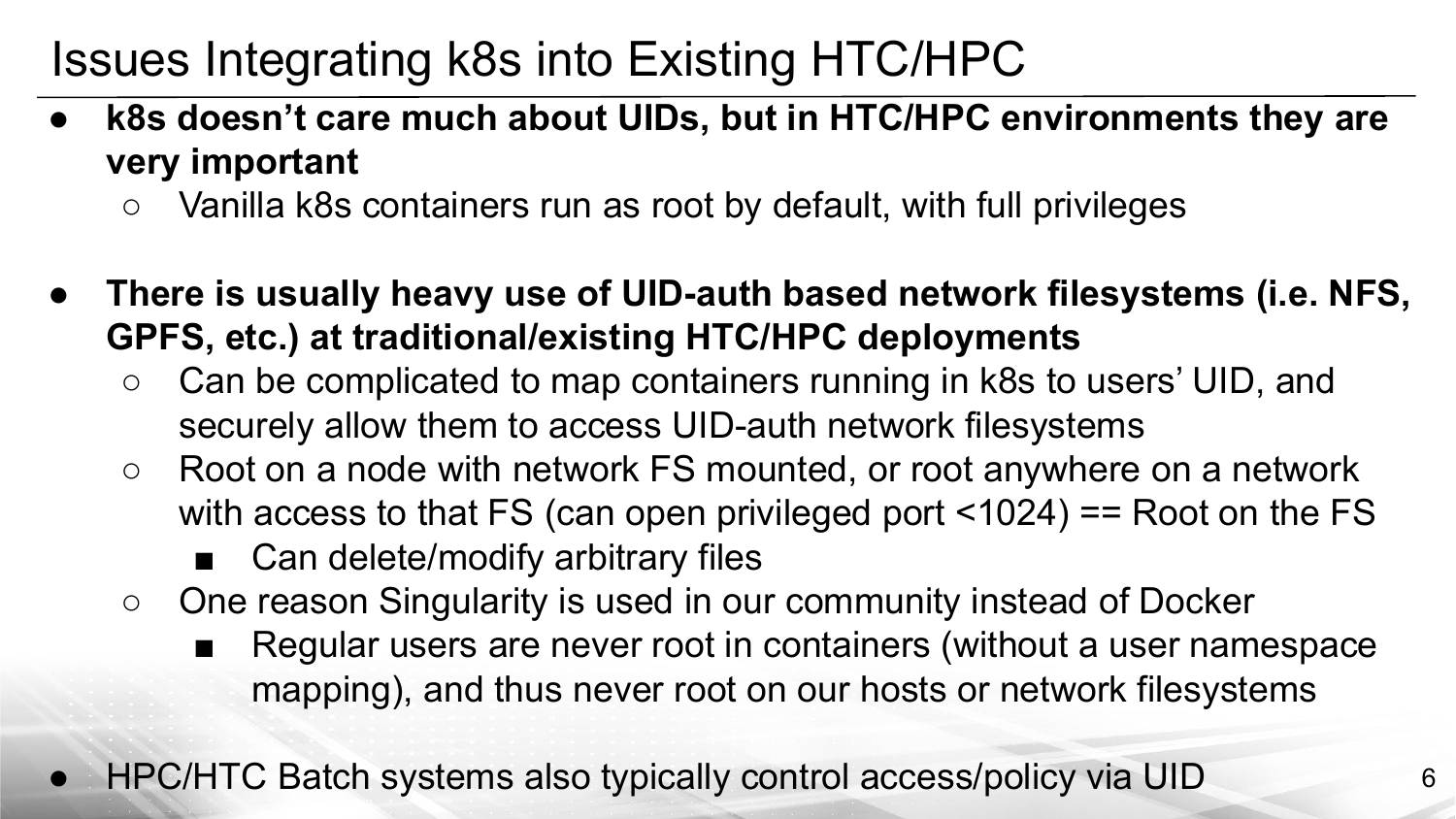# Issues Integrating k8s into Existing HTC/HPC (Cont.)

- **Openshift/OKD solve some of these issues**
	- Secure out of the box
	- Containers never run as root by default
	- Users have limited privileges/capabilities in the system, access restricted to their projects/namespaces by default
	- Can utilize keycloak with IPA for user access



- Long-term support insulation from large changes between k8s versions
- *● However, still difficult to map containers to running user's UID for compute cluster network FS access*
	- **○ Eventual transition to object-based-storage with token-auth would help**
		- Requires user buy-in, and can't easily replace POSIX home directories
- Some helm charts expect full k8s privileges (i.e. namespace-wide) for deployment and do not function with unprivileged Openshift/OKD 7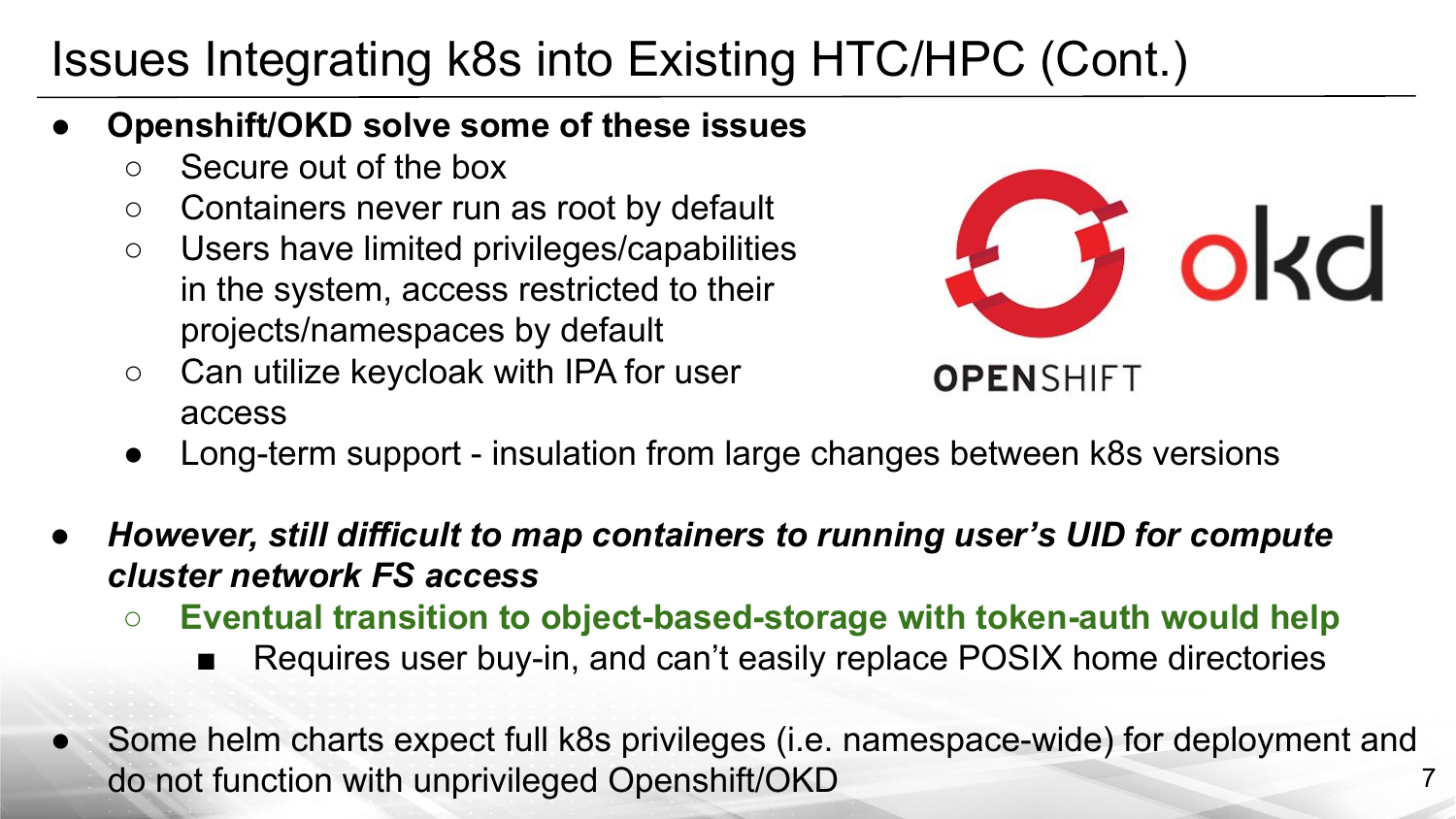### Could You Run A Whole Site in k8s?

- **If one needs to support k8s at future analysis facilities, could you run your whole site in k8s?** *Maybe for small sites*
	- *○* WMS like Panda now support scheduling directly via the k8s API no CE
- But not really possible/realistic to have users submit processing jobs directly to k8s
	- **○ Complexity of k8s YAML over traditional batch JDF/commandline**
	- **○ Multi-tenancy security issues in vanilla k8s**
		- In GKE/EKS tenants get their own k8s cluster where they are full administrators - not one big k8s cluster for all tenants
		- Critical PodSecurityPolicy functionality needed for multi-tenancy not enabled by default on the kube-apiserver commandline, and still considered beta in v1.20 release
		- Openshift/OKD's contains default functionality/configuration make it more suitable for multi-tenant use 8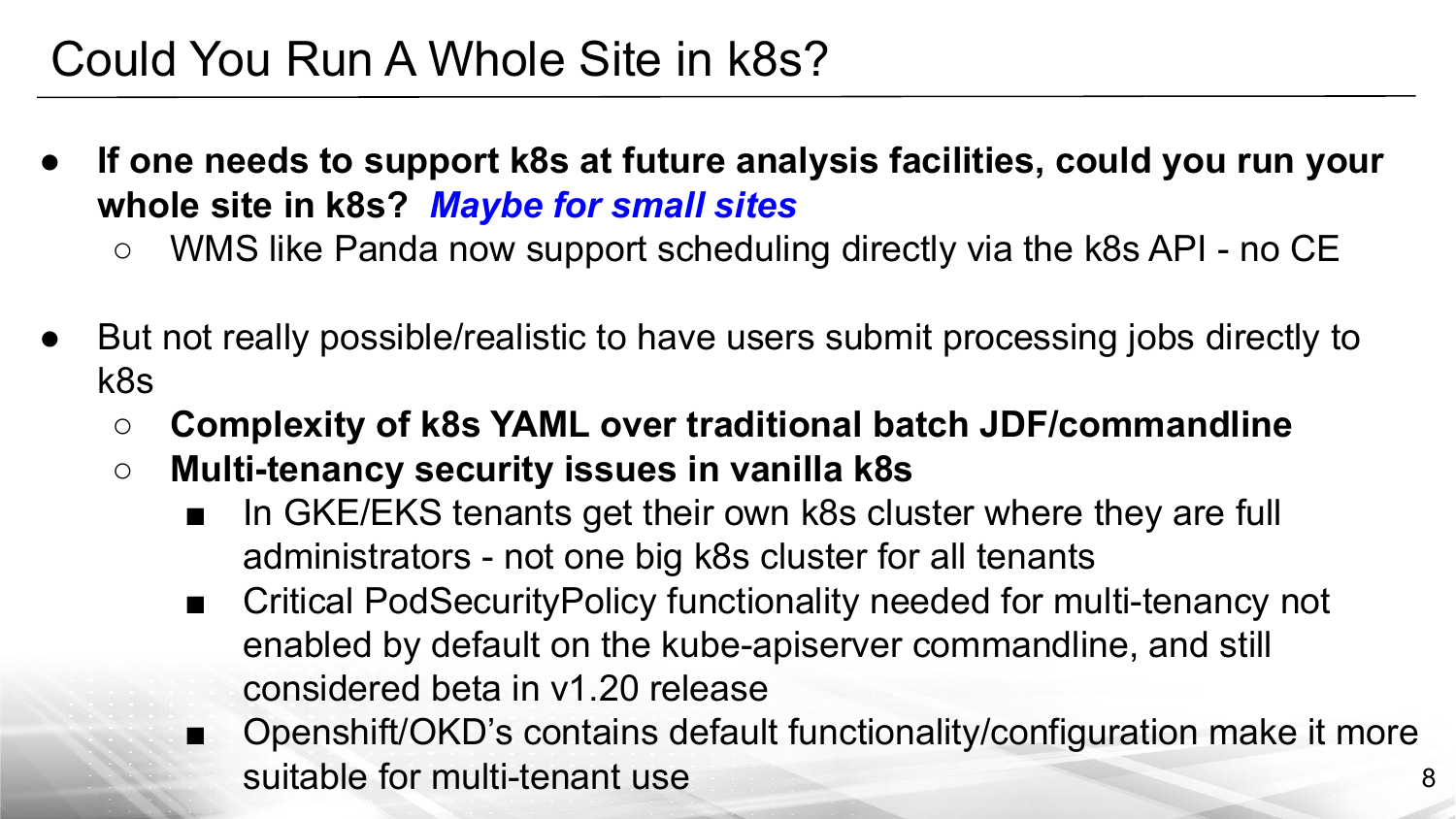## Could You Run A Whole Site in k8s (Cont.)?

- **● Batch systems like HTCondor and SLURM are more mature schedulers, and tailored to our environments**
	- Support complex batch policies we require in large shared environments
	- Fairshare is lacking in k8s per-namespace resource quotas are likely not enough
		- k8s primary focus on scale-out of web applications
- **● Could you just run HTCondor/SLURM as a service inside k8s?**
	- *○ Potentially*
		- The HTCondor developers have demonstrated this:
		- [https://indico.cern.ch/event/936993/contributions/4022096/attachme](https://indico.cern.ch/event/936993/contributions/4022096/attachments/2109009/3547280/k8s.pdf) [nts/2109009/3547280/k8s.pdf](https://indico.cern.ch/event/936993/contributions/4022096/attachments/2109009/3547280/k8s.pdf)
	- **○ Greatly increases the complexity of managing a farm with little benefit**
		- What services need to scale to the level of compute (on compute-style hardware) that can't use batch systems directly? <sup>9</sup>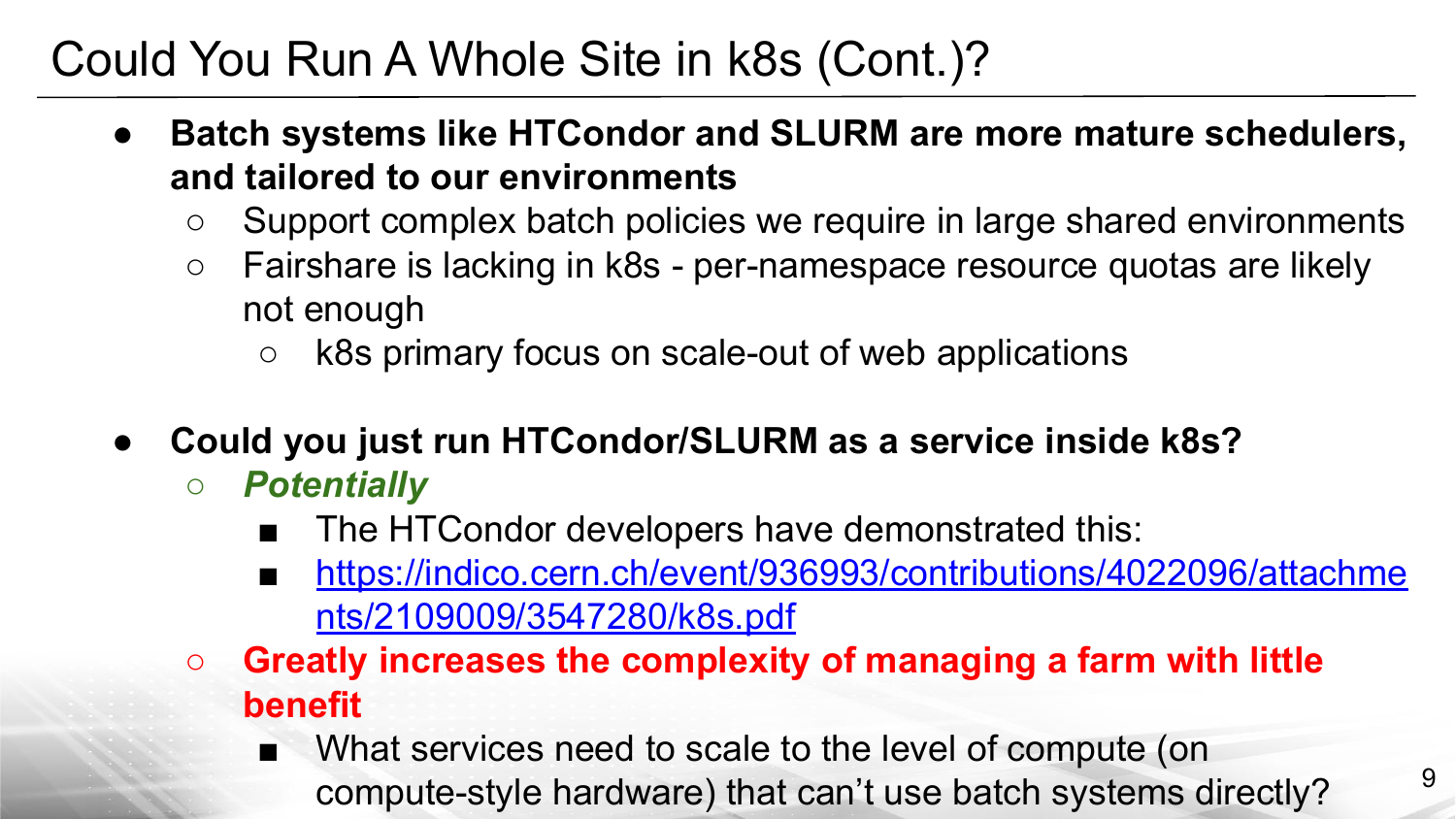## Traditional Batch Systems as Container Orchestrators

- **● Batch systems like HTCondor and SLURM are also "container orchestrators" themselves**
	- Thanks to tools like Singularity
	- Don't get k8s advanced networking/CNI capabilities
		- But not needed for a number of applications
			- Particularly those that are compute-job-like
		- Can simplify the integration with existing/traditional analysis facilities
- **● BNL and SLAC have production JupyterHub instances which utilize HTCondor and SLURM to orchestrate notebook execution**
	- k8s not needed for JupyterHub service
- DASK also interfaces with batch systems
	- Functional with HTCondor at BNL
- While REANA requires k8s for the front-end, it can also schedule user job containers to HTCondor/SLURM 10



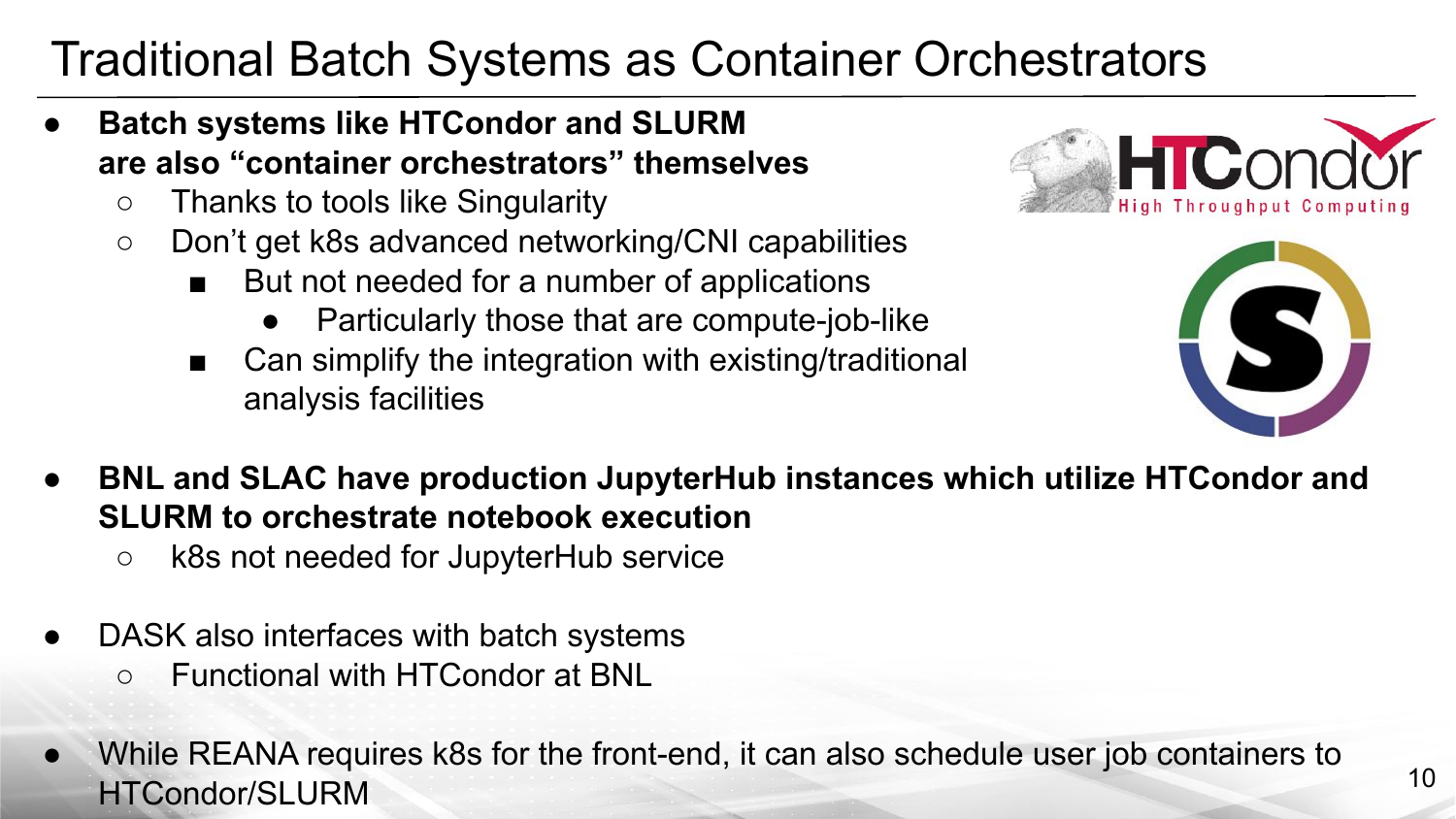## Hybrid k8s & Traditional Batch Model

- **● The REANA approach simplifies adoption at existing analysis facilities**
	- Front-end may require k8s
	- But back-ends that need to run processing should support running containers on batch systems where possible, but also on k8s
	- Suggest future analysis compute tools adopt similar functionality
		- *■ HTC/HPC batch systems aren't going away anytime soon*
- **● Hybrid model adopted by BNL ATLAS Analysis Facility**
	- Use batch system for container orchestration for AF services where possible
		- Jupyter, DASK
	- Staff-only (single-tenant) k8s cluster available to deploy trusted services which require it
		- REANA testbed available on this cluster
			- Ongoing work to integrate with our batch farms/clusters
	- OKD test cluster available for multi-tenant regular user use
		- Allows users to internally deploy services like MySQL DBs, web apps 11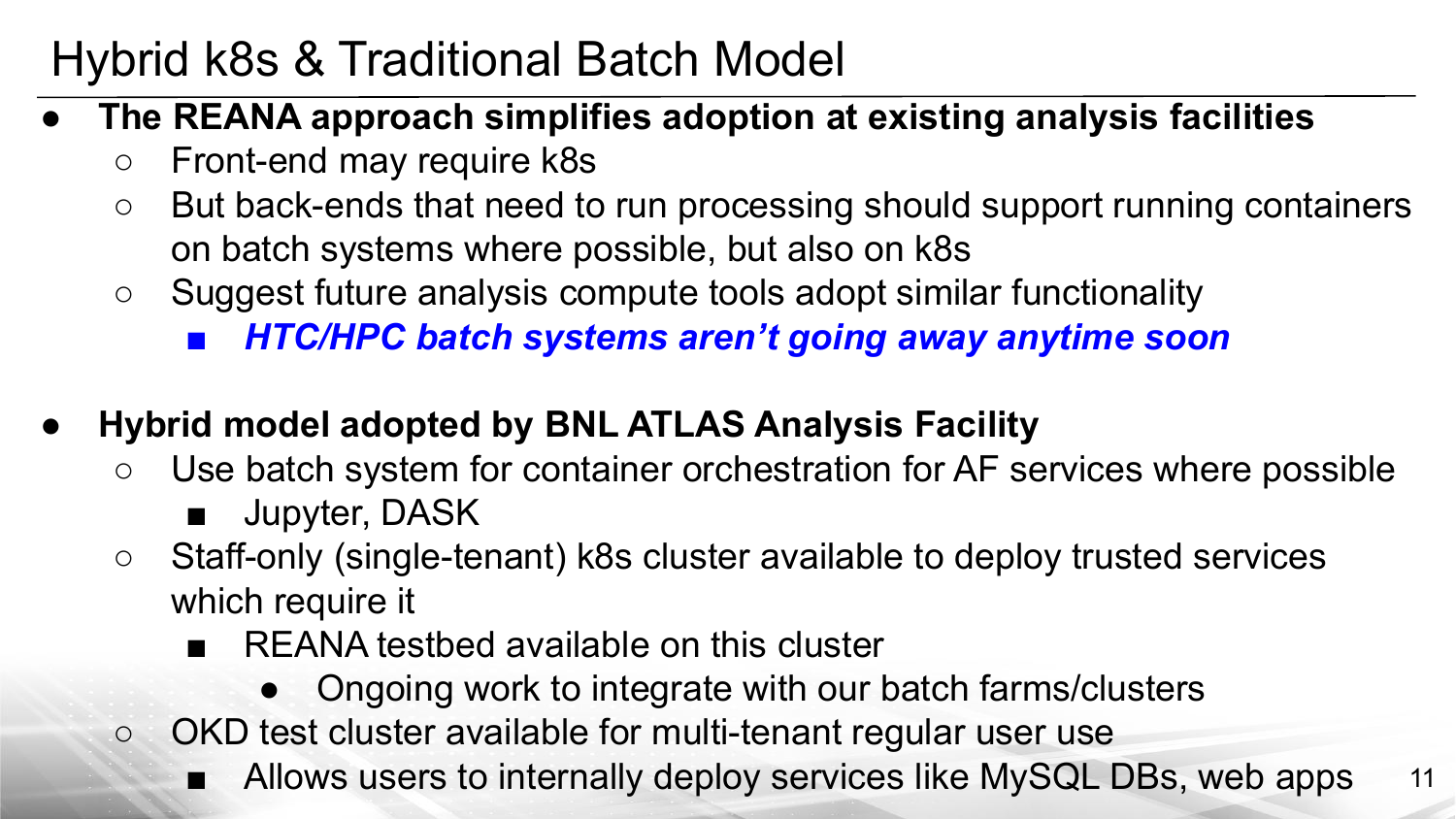# Federated ID at Analysis Facilities

- Increasing demand for federated ID/login at analysis facilities
	- Simplifies user experience and expedites access to disparate resources
- Somewhat problematic at DoE National Labs
	- Most DoE labs have strict account creation requirements for interactive shell access, and have local user/visitor administration centers which need to be involved in the account creation/approval process

### **■ A policy issue - not a technical problem**

- For example, BNL already has federated access to several web services
- Distributed Computing and Data Ecosystem (DCDE) ASCR pilot project is looking to change that
	- Eventual goal to allow federation of accounts between labs through OneID
		- Could potentially allow federation of BNL accounts with other labs (and vice-versa) for interactive access
- **In parallel to DCDE, BNL and SLAC CIOs also in discussions regarding federating access between their AFs via InCommon**
	- Including ongoing technical collaboration between the SLAC & BNL AFs 12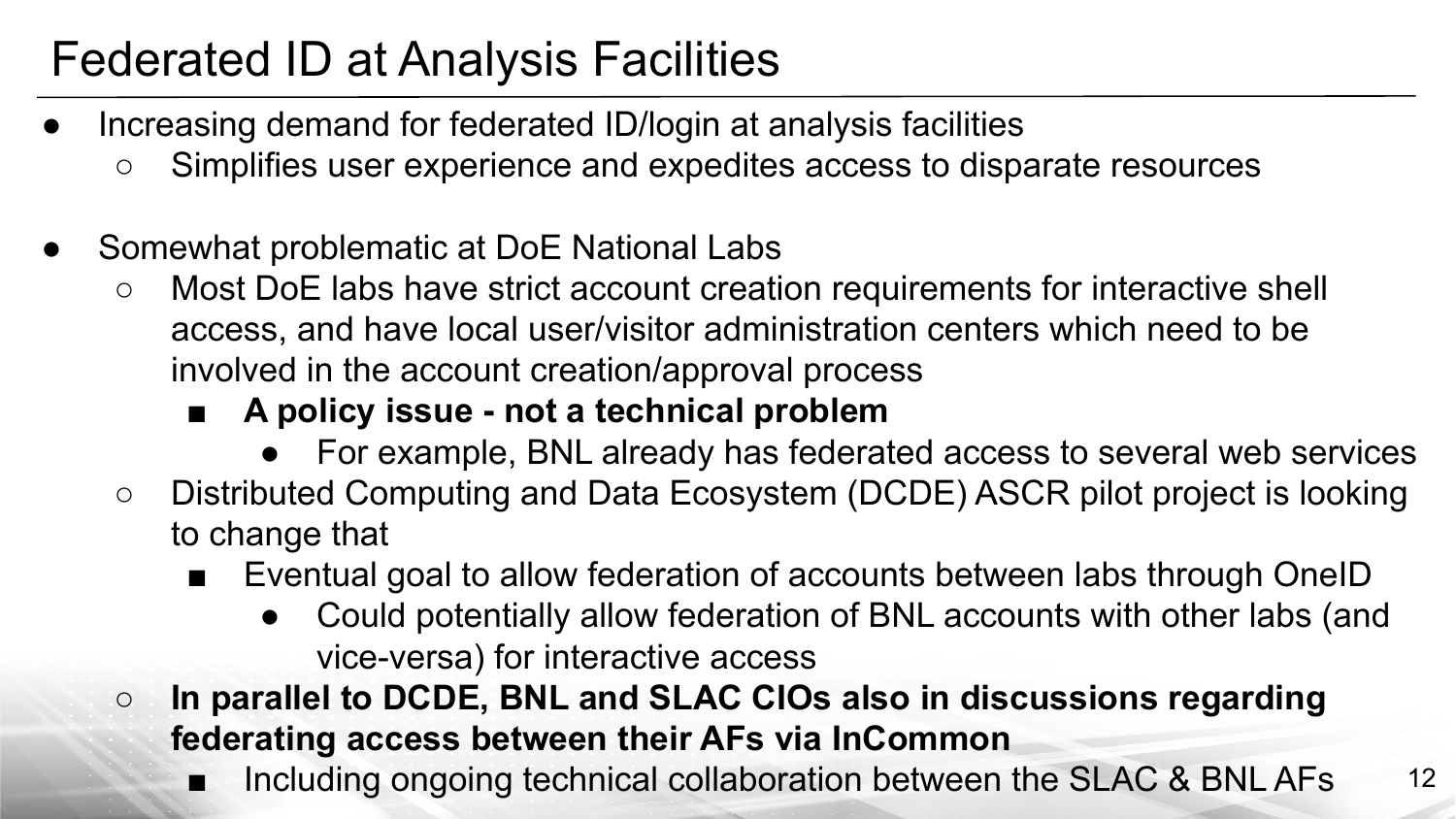### Commercial Clouds

- What about running Analysis Facilities in commercial clouds?
	- Fair cost comparisons are difficult to establish and include many factors
	- **○ However, previous studies have shown that for large numbers of dedicated resources, on-site datacenters are more economical than utilizing commercial cloud providers**
		- A. Wong *et al.* The role of dedicated data computing centers in the age of cloud computing 2017 *J. Phys.: Conf. Ser.* **898** 082009 <https://iopscience.iop.org/article/10.1088/1742-6596/898/8/082009/pdf>
		- Holzman, B., Bauerdick, L.A.T., Bockelman, B. *et al.* HEPCloud, a New Paradigm for HEP Facilities: CMS Amazon Web Services Investigation. *Comput Softw Big Sci* **1**, 1 (2017). <https://doi.org/10.1007/s41781-017-0001-9> <https://www.osti.gov/pages/servlets/purl/1418149>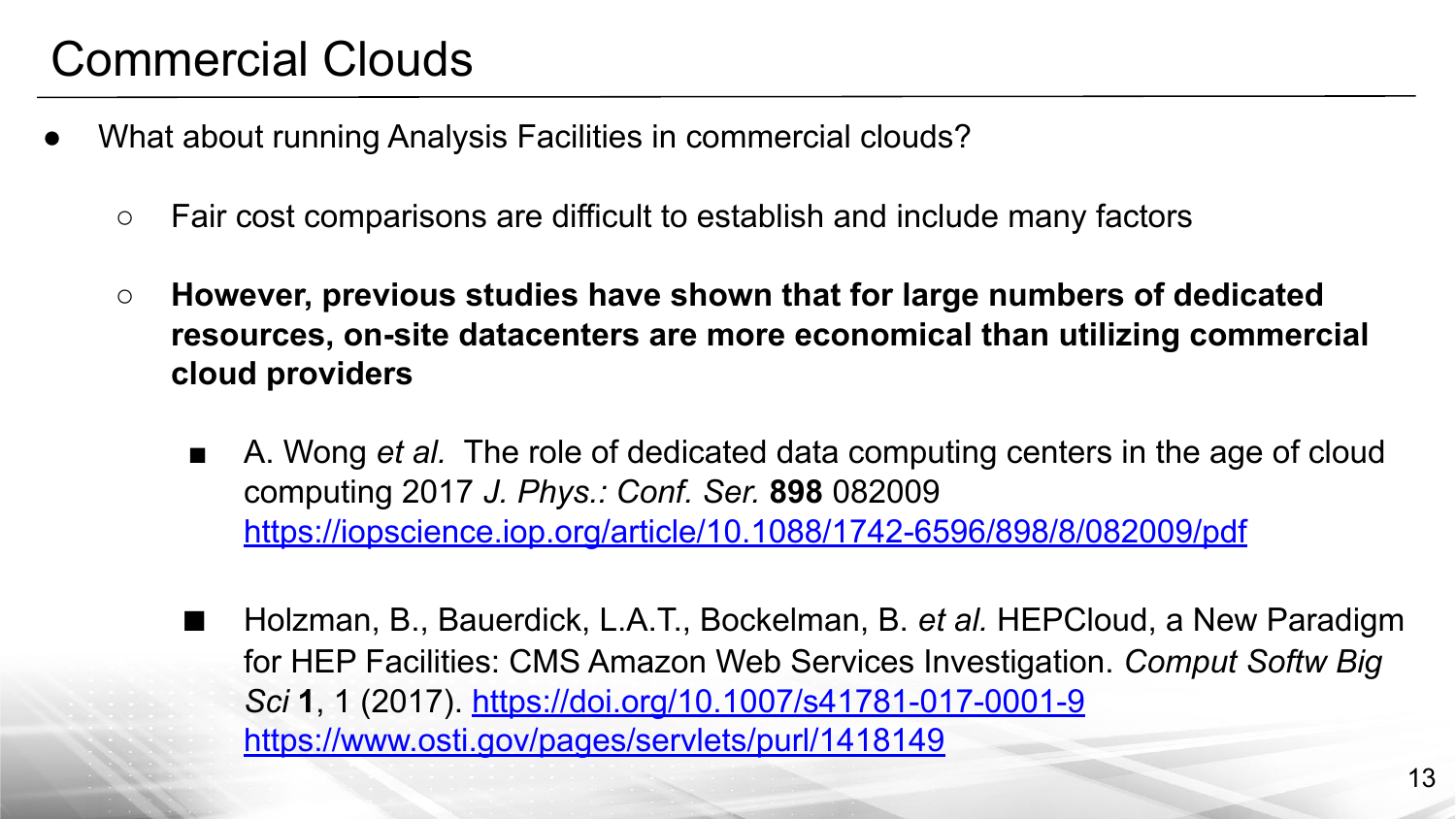### Commercial Clouds (Cont.)

- Expensive network egress charges also tend to make cloud options less appealing
- **Moving to the cloud does not allow for significant savings in staff cost** 
	- Few FTE required for hardware/datacenter operations
	- Still need highly trained/costly developers and IT admins to develop/run services
- **● However, cloud-bursting when additional non-dedicated resources are needed is valuable, and should be supported in future AFs where possible**
	- *○ k8s helps in this area*



*○ But so do tools like condor\_annex, and Parsl/funcX*